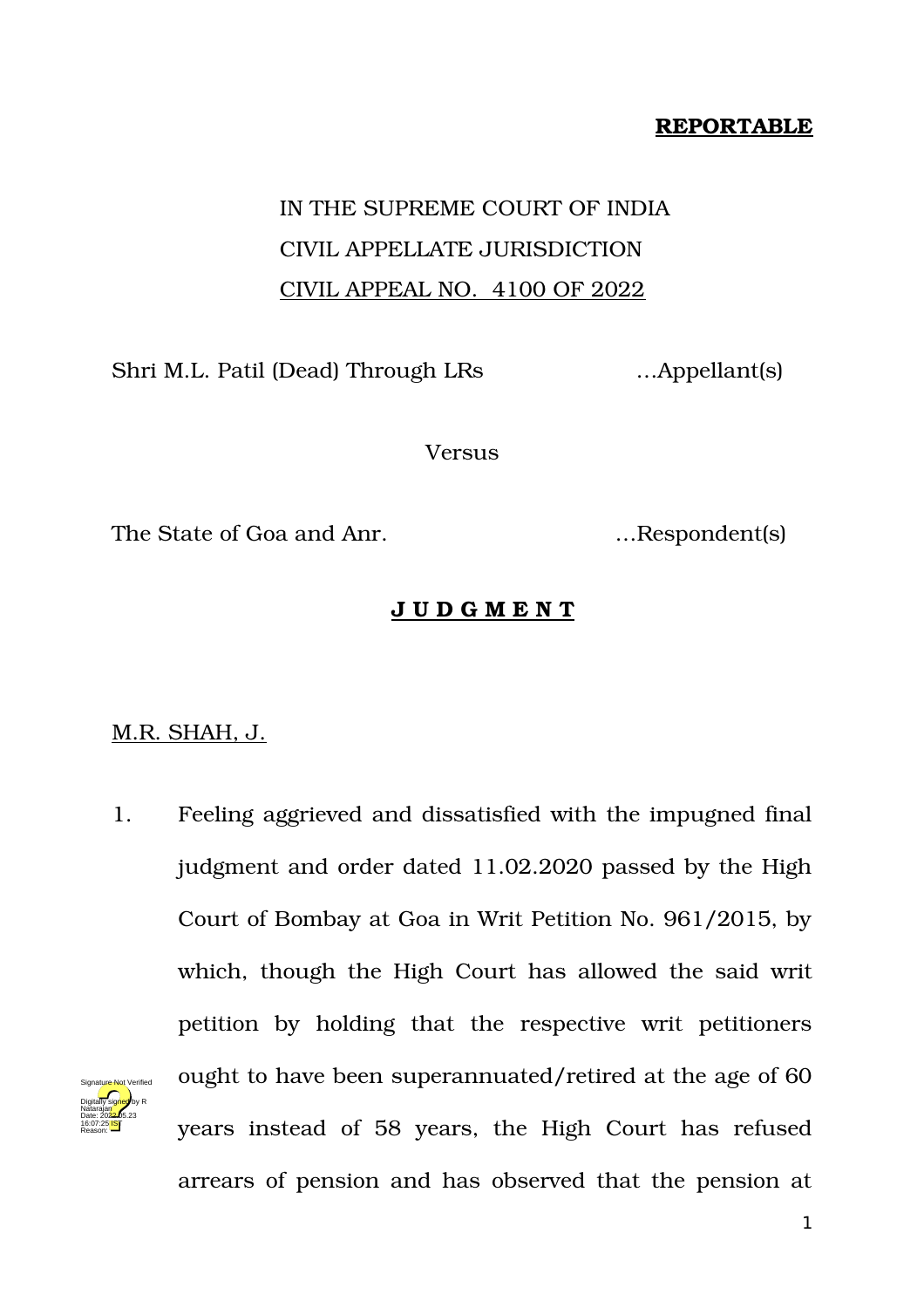the revised rates will become payable only from  $1<sup>st</sup>$ January, 2020, the original writ petitioner has preferred the present appeal.

2. That the appellant – original writ petitioner of writ petition No. 961/2015 and others filed the writ petitions before the High Court challenging the action of the respondents in superannuating/retiring them at the age of 58 years. According to them, the retirement age was 60 years. By the impugned judgment and order, the High Court has held that the retirement age of the respective original writ petitioners was 60 years and they were wrongly superannuated/retired at the age of 58 years. However, as the respective writ petitioners approached the High Court belatedly, the High Court has held that none of the writ petitioners shall be entitled to any salary/back wages for the period of two extra years they would have got in service. The High Court has also observed that though the writ petitioners would be entitled to the pension on the basis that they continued in service until they attain the age of 60 years, they would not be entitled to any arrears of

2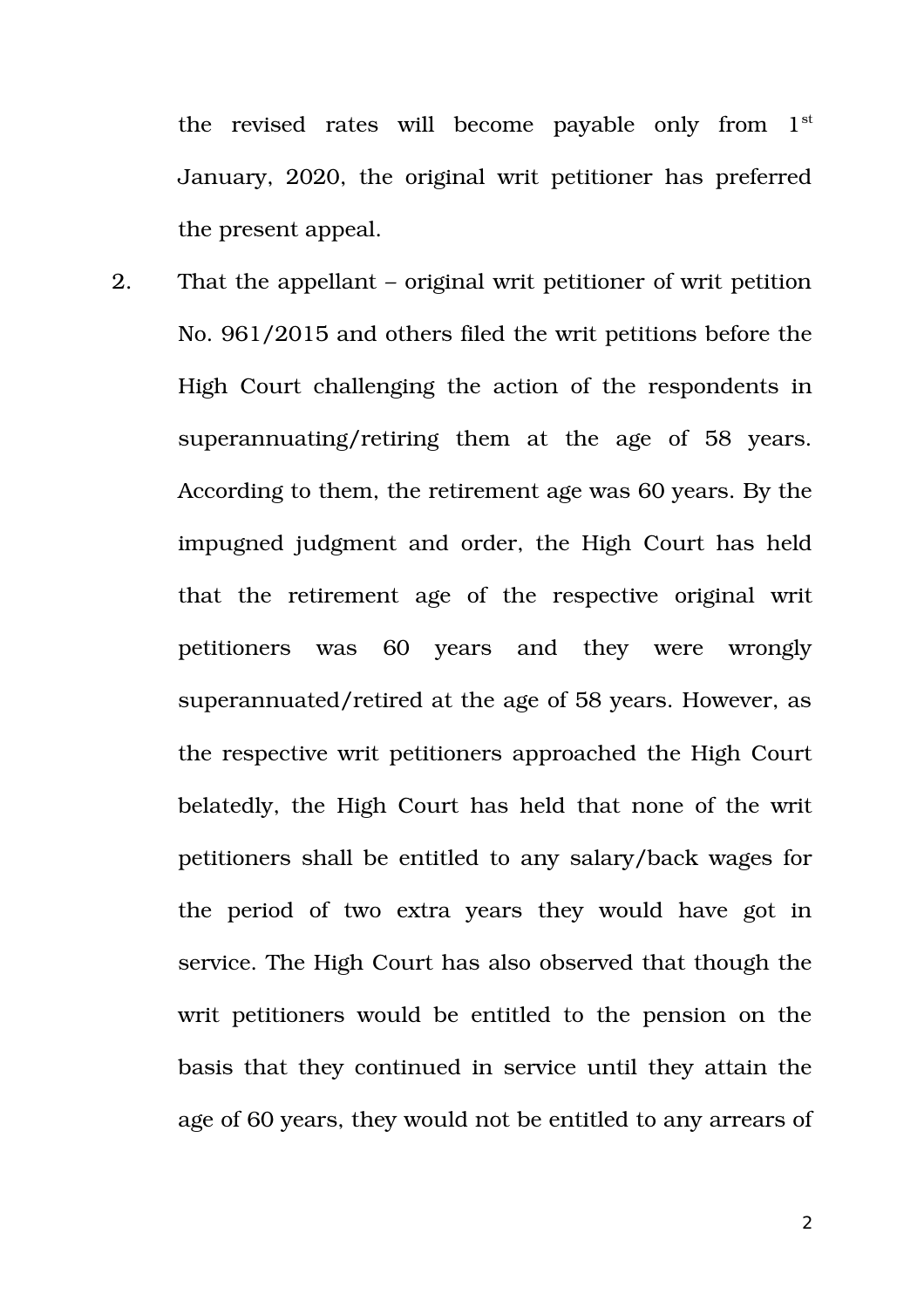pension and the pension at the revised rates will become payable only from 1st January, 2020.

- 2.1 Feeling aggrieved and dissatisfied with the impugned judgment and order passed by the High Court to the extent denying the back wages for the period of two extra years and observing and directing that original writ petitioner will not be entitled to any arrears of pension and the pension at the revised rates will become payable only from  $1<sup>st</sup>$  January, 2020, the original writ petitioner of Writ Petition No. 961/2015 has preferred the present appeal.
- 3. Having heard Shri Rahul Gupta, learned counsel appearing on behalf of the appellant and Shri Ravindra Lokhande, learned counsel appearing on behalf of the respondent – State of Goa and considering the fact that even by the impugned judgment and order, the High Court has held that action of the State Government in requiring the original petitioners to retire at the age of 58 years or not permitting them to continue in their service upto the age of 60 years is illegal and null and void, we are of the view that the High Court has erred in observing that the appellant will not be entitled to any arrears of pension and the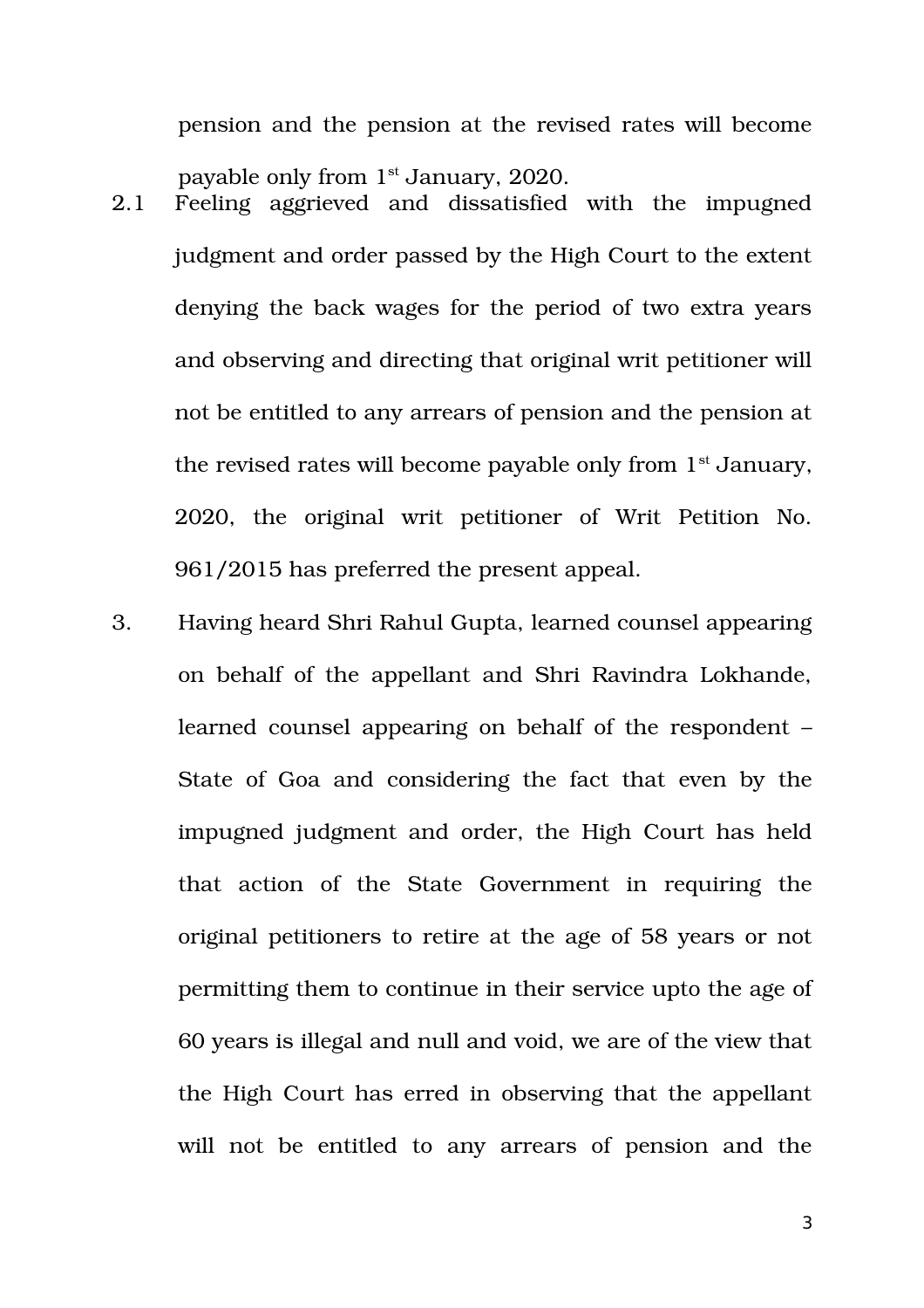pension at the revised rates will become payable only from 1<sup>st</sup> January, 2020. As such, the High Court may be right and/or justified in denying any salary for the period of two extra years to the writ petitioners if they would have continued in service, on the ground of delay. However, as far as the pension is concerned, it is a continuous cause of action. There is no justification at all for denying the arrears of pension as if they would have been retired/superannuated at the age of 60 years. There is no justification at all by the High Court to deny the pension at the revised rates and payable only from 1<sup>st</sup> January, 2020. Under the circumstances, the impugned judgment and order passed by the High Court is required to be modified to the aforesaid extent.

4. In view of the above and for the reasons stated above, the present Appeal Succeeds in Part. The impugned judgment and order passed by the High Court to the extent of denying any arrears of pension and holding that the appellant shall be entitled to the pension at the revised rates only from  $1<sup>st</sup>$  January, 2020 is hereby quashed and set aside. It is held and ordered that the appellant –

4